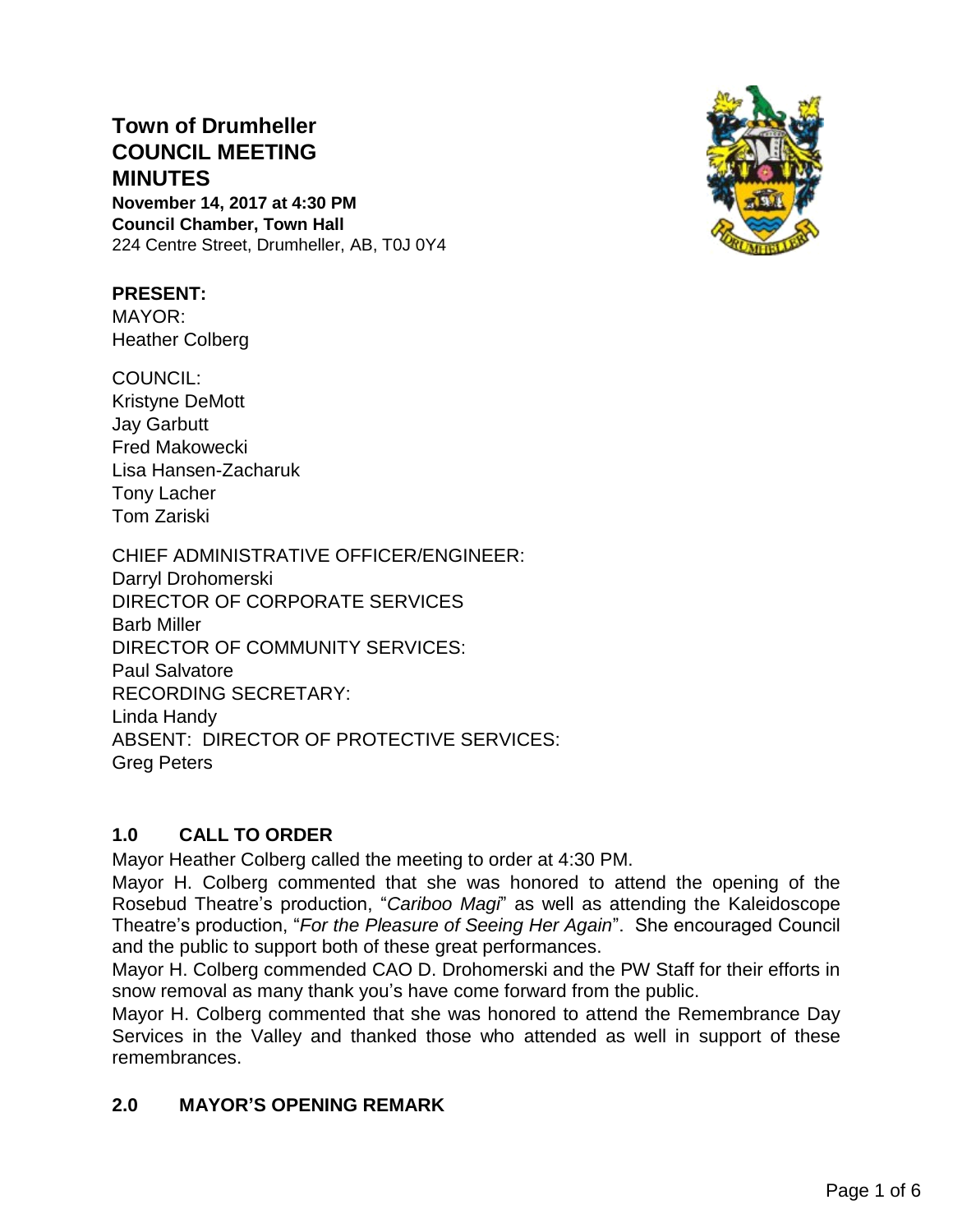# **3.0 PUBLIC HEARING**

## **4.0 ADOPTION OF AGENDA**

Correction: Councillor Lisa Hansen-Zacharuk stated that the RFD – Appointment to the Municipal Planning Commission should be one appointment not three as stated. **MO2017.130** Garbutt, Makowecki moved to adopt the agenda as amended. Carried unanimously.

## **5.0 MINUTES**

## **5.1. ADOPTION OF REGULAR COUNCIL MEETING MINUTES**

5.1.1 Regular Council Meeting Minutes of October 2, 2017 Organizational Council Meeting Minutes of October 30, 2017

**MO2017.131** Zariski, Lacher moved to adopt the Regular Council Meeting Minutes of October 2, 2017 and the Organizational Meeting Minutes of October 30, 2017 as presented. Carried unanimously.

## **5.2. MINUTES OF MEETING PRESENTED FOR INFORMATION**

5.2.1 Municipal Planning Commission Meeting Minutes of August 24, 2017 Municipal Planning Commission Meeting Minutes of September 15, 2017

Councillor T. Zariski explained that although the MPC Meeting minutes are being presented for information only, Council may ask for clarification on any item.

## **5.3. BUSINESS ARISING FROM THE MINUTES**

**6.0 DELEGATIONS**

## **7.0 COMMITTEE OF THE WHOLE RECOMMENDATIONS**

## **8.0 REQUEST FOR DECISION REPORTS**

## **8.1 CAO**

## **8.1.1 Bylaw 12.17**

D. Drohomerski presented Bylaw 12.17 being a bylaw to amend the Land Use Bylaw 10.08 to add the use "Self Storage Facility" under Downtown Transition (DT) District (Section 30). He advised that the applicant wishes to construct a self storage facility (lockers) where people can store their excess furniture, etc. The proposal is for the property commonly known as the former consortium building at  $5<sup>th</sup>$  Avenue and  $6<sup>th</sup>$ Street East. He further advised that first reading would allow for the advertising of a public hearing to be held on December 11<sup>th</sup>.

**MO2017.132** Hansen-Zacharuk, Makowecki moved first reading of Bylaw 12.17.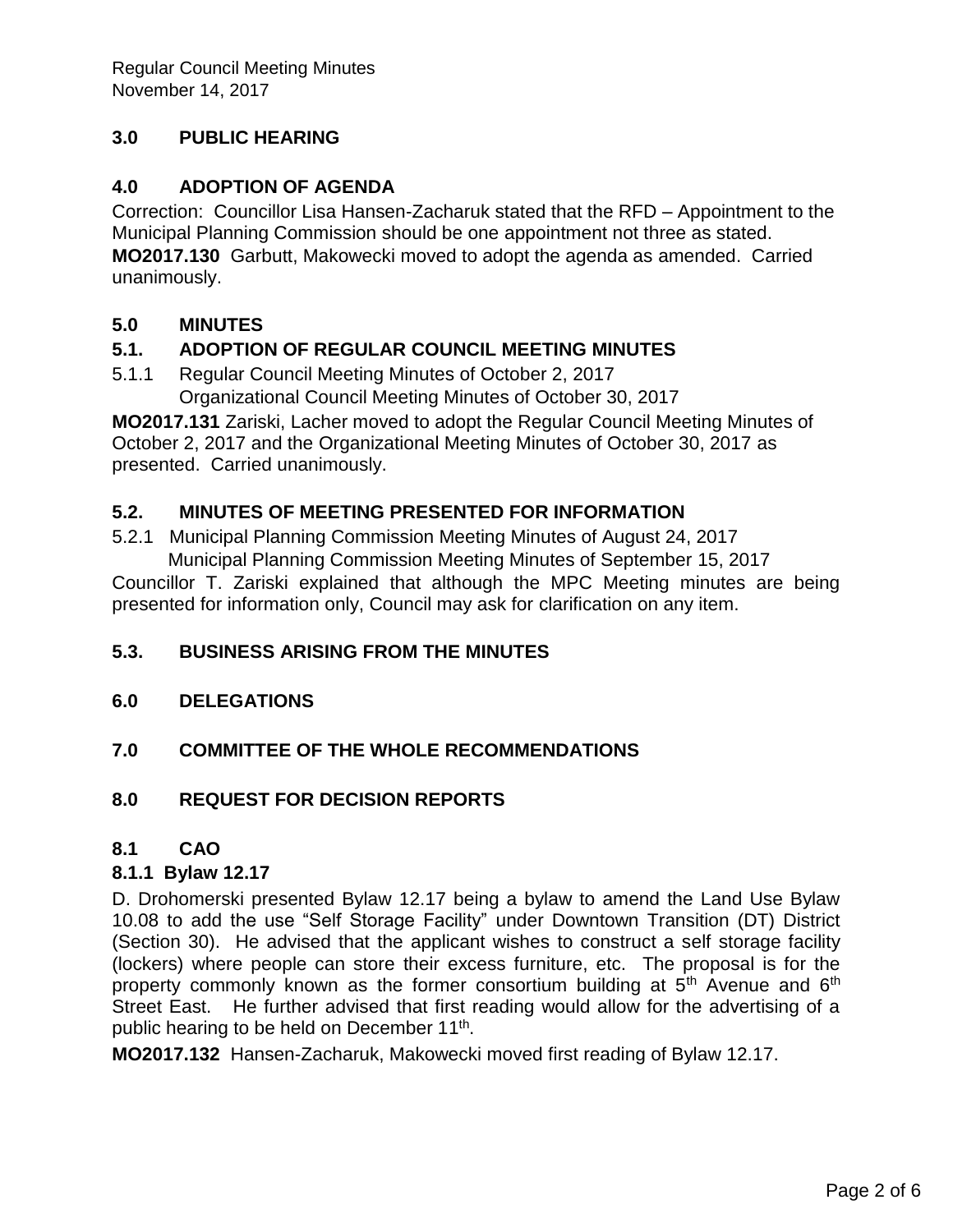Regular Council Meeting Minutes November 14, 2017

Councillor T. Zariski advised that the information was presented to the Municipal Planning Commission for their review and they voted against it. He further advised that the MPC's comments will be presented at the public hearing.

Vote on Motion: 4 in favour – Hansen-Zacharuk, Zariski, Makowecki, Lacher 3 opposed – Colberg, Garbutt, DeMott Carried

#### 8.1.2 RFD - Appointment to Municipal Planning Commission

D. Drohomerski advised that the Municipal Planning Commission has one vacancy resulting from one member not meeting the requirement for attendance as set out in Bylaw 32.08. Three applicants have submitted their names: Sharon Clark has resubmitted her name and as set out in Bylaw 32.08 reappointment would be at Council's discretion as Sharon has served two consecutive terms on the MPC; Dennis Harder's name has been resubmitted as he was not successful in being appointed to the MPC at Council's Organization Meeting held on October 30<sup>th</sup>; and Andrew Luger had submitted his name on August 28<sup>th</sup> and was regrettably missed moving forward for Council's consideration at the Organizational meeting held on October 30<sup>th</sup>. Administration recommends the selection of one appointment by secret ballot.

**MO2017.133** Zariski, Hansen-Zacharuk that Council approve the appointment by secret ballot for a term of three years to the Drumheller Municipal Planning Commission expiring on the date of Council's 2020 Annual Organization Meeting.

Councillor T. Zariski stated that although Sharon Clark has served two terms, her law background has been very valuable to the MPC over the last six years and asked Council to take this into consideration.

Councillors Zariski and Hansen-Zacharuk agreed to a friendly amendment.

**MO2017.133A** Hansen-Zacharuk, Garbutt moved that Council approve the appointment of Sharon Clark for the term of three years to the Drumheller Municipal Planning Commission expiring on the date of Council's 2020 Annual Organizational Meeting. Carried unanimously.

## **8.2. DIRECTOR OF INFRASTRUCTURE SERVICES**

## **8.3. DIRECTOR OF CORPORATE SERVICES**

8.3.1 RFD - IT Managed Services Award of Contract

Councillor L. Hansen-Zacharuk asked for Item 8.3.1 to be tabled as a request has come forward from one of the proponents asking for a delegation before Council. Mayor H. Colberg recommended the next Regular Council Meeting of November 27<sup>th</sup> for presentations. D. Drohomerski advised that the short-listed bidders would be offered the same opportunity.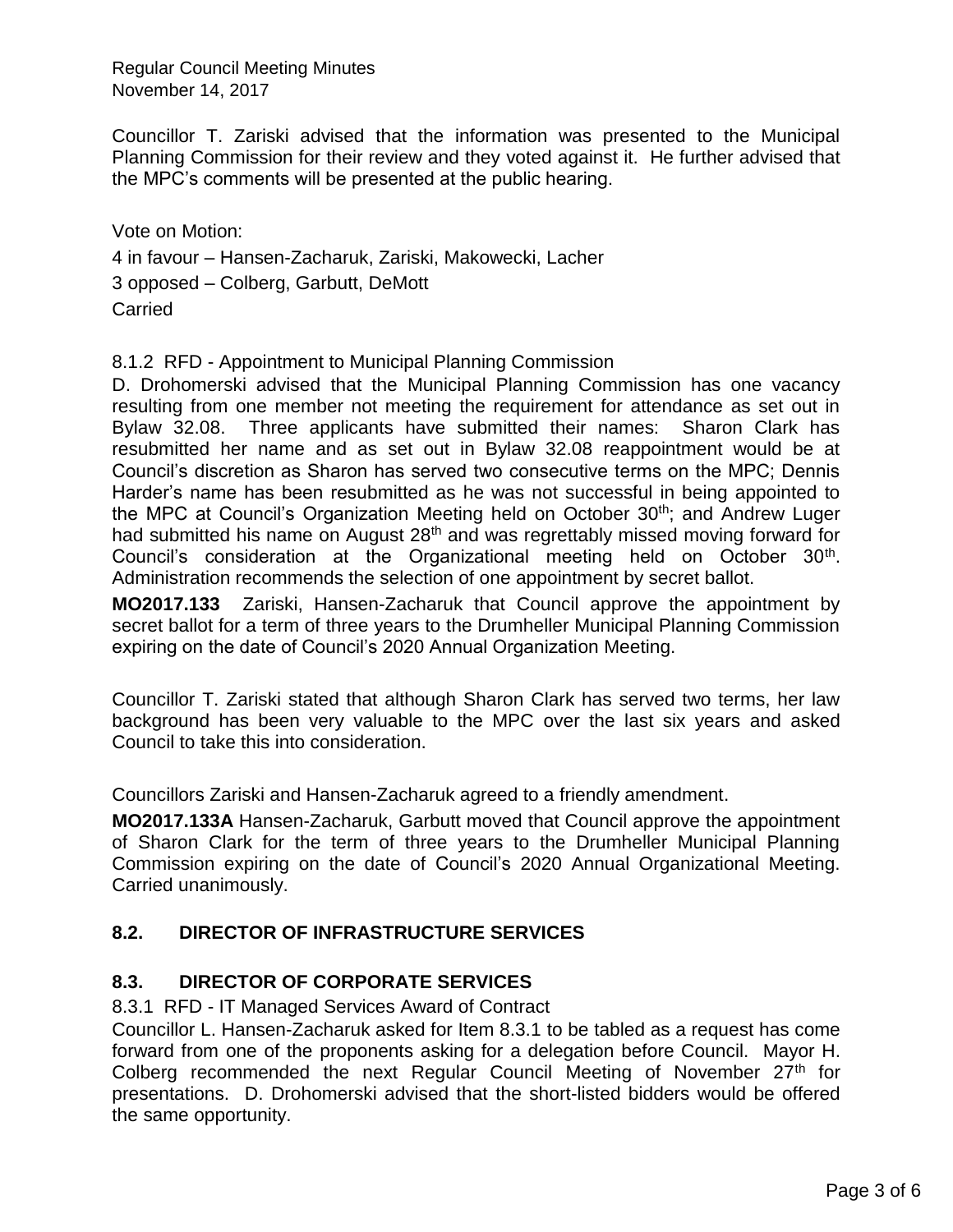**MO2017.134** Hansen-Zacharuk, Makowecki moved that the RFD – IT Managed Services Award be tabled to a future meeting at which time Council will hear from the proponents. Carried unanimously.

#### **8.4. DIRECTOR OF COMMUNITY SERVICES**

- **8.5 DIRECTOR OF PROTECTIVE SERVICES**
- **9.0 PRESENTATION OF QUARTERLY REPORTS BY ADMINISTRATION**
- **10.0 PUBLIC HEARING DECISIONS**
- **11.0 UNFINISHED BUSINESS**

#### **12.0 NOTICE OF MOTION**

#### 13.0 MAYOR AND COUNCILLORS REPORTS

13.1 RFD - Council Reporting Requirements

Mayor H. Colberg stated that she is proposing that all Council members are required to present a summary of each of their Committees that they serve on as well as conventions / conferences / courses prior to reimbursement.

**MO2017.135** Lacher, DeMott moved that Council members provide monthly written Committee reports to Council and further, any attendance at conventions / conferences / courses requires a written report to Council prior to being reimbursed for expenses or receiving a per diem.

Councillor J. Garbutt asked that the policies be separated:

Policy C-04-14 already sets out the reporting requirements and that a 6.0 be added worded as such "*Expenses incurred and per diems requested by Council in relation to conferences, conventions and courses are only eligible for reimbursement / payment once a report to Council has been presented*". And secondly, that a quarterly reporting requirement be established.

Councillors Lacher and DeMott agreed to the friendly amendment.

**MO2017135A** Garbutt, Lacher moved that Council members will provide written quarterly reports for the Committees they represent. Carried unanimously.

**MO2017135B** Garbutt, Lacher moved an amendment to Policy C-04-14 as follows: 6.0 Expenses incurred and per diems requested by Council in relation to conferences, conventions and courses are only eligible for reimbursement / payment once a report to Council has been presented. Carried unanimously.

13.2 RFD - Community Council Representation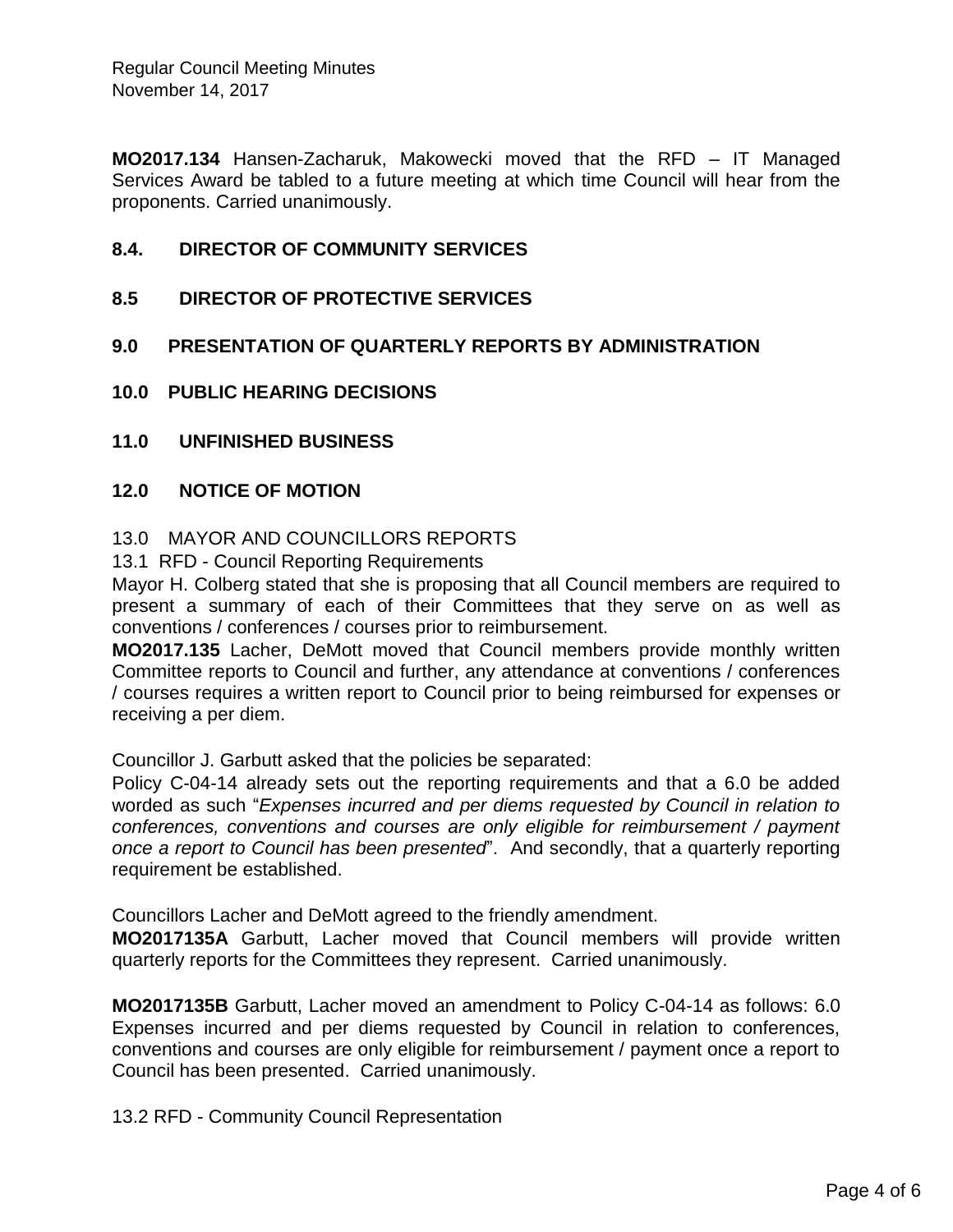Regular Council Meeting Minutes November 14, 2017

Mayor H. Colberg stated that she is proposing a new policy for all Councillors to represent one of the following communities: Nacmine, Newcastle, Midland, Rosedale, Wayne and East Coulee. Each community will have elected representation to move residents' concerns forward to Administration or Council as a whole and / or to advocate on their behalf. She further stated that she would represent the community as a whole. **MO2017.136** DeMott, Lacher moved that community representation by Councillors be adopted as chosen.

In response to a question from Councillor J. Garbutt, Mayor H. Colberg explained that the purpose would be for Community Associations to liaison with an assigned Councillor. Councillor J. Garbutt suggested that this duty be assigned to the Deputy Mayor. Council discussed whether the Community Associations would be able to develop a relationship with a changing Deputy Mayor and whether some Community Association would even want Council representation at their meetings. Council concurred that representation at Community Associations would be an opportunity for two-way sharing of information.

Council agreed that the community representation will be by the Deputy Mayor during their term.

Vote on Motion: Carried unanimously.

13.3 RFD - Ethical Guidelines of Conduct for Members of Council

D. Drohomerski advised that in the past Council has passed a motion adopting the AUMA template for Ethical Guidelines of Conduct for Members of Council signed by the Mayor only. He recommended that the Ethical Guidelines of Conduct for Members of Council be signed by all members of council.

**MO2017.137** Hansen-Zacharuk, Makowecki moved that Council adopt the Ethical Guidelines of Conduct for Members of Council.

Councillor J. Garbutt stated that the Ethical Guidelines of Conduct for Members of Council are already enshrined in Council's Procedure Bylaw.

Vote on Motion: 5 in favour – Zariski, Lacher, Makowecki, DeMott, Colberg 2 opposed – Hansen-Zacharuk, Garbutt Carried.

#### **14.0 IN-CAMERA MATTERS**

**MO2017.138** Garbutt, Makowecki moved to go in camera at 5:35 PM. Carried.

**14.1** Land Matter

**MO2017.139** Garbutt, Makowecki moved to go out of camera at 7:04 PM. Carried**.**